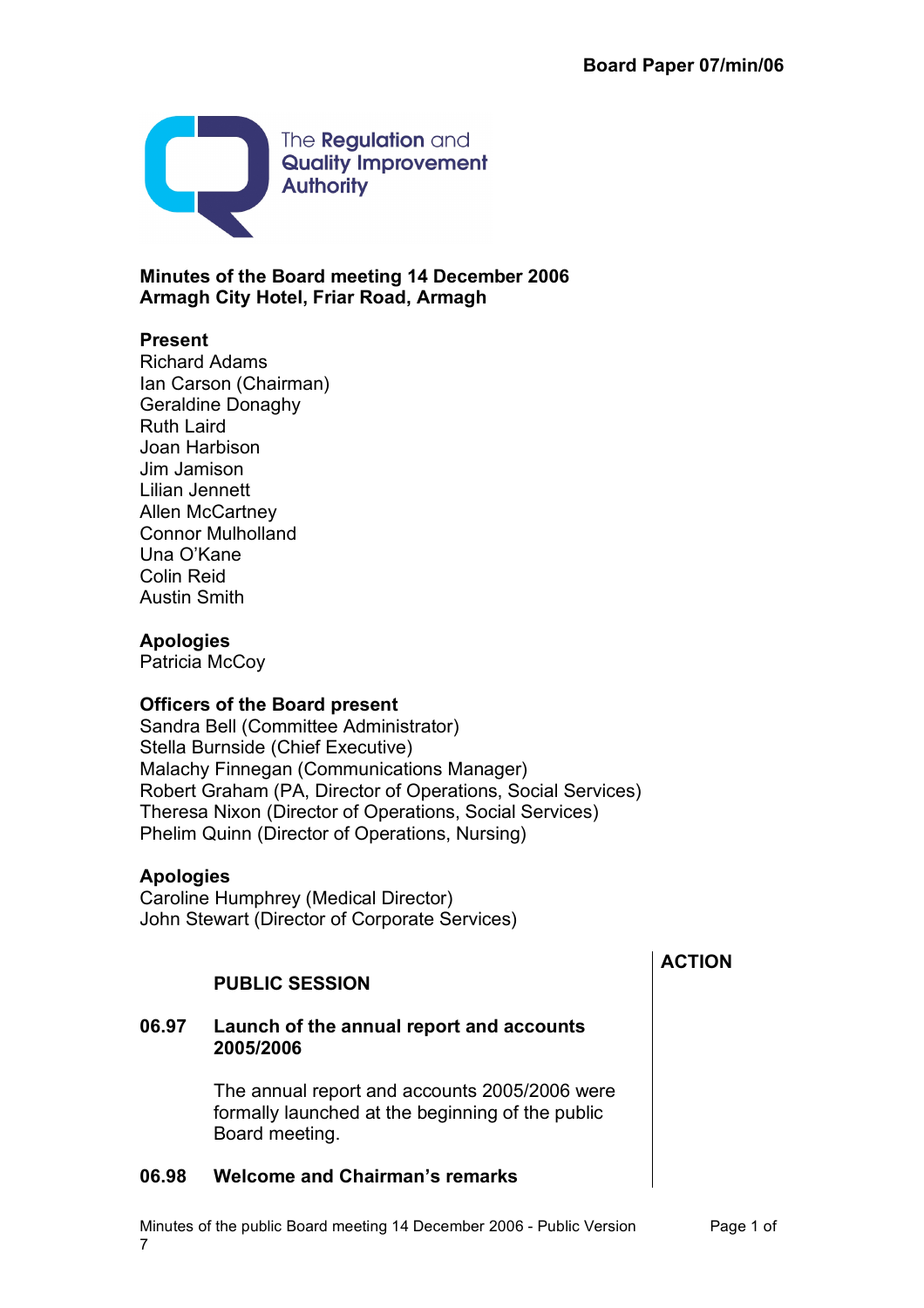The Chairman welcomed Board members, Officer of the Board and Deidre Dorman, Chair of Armagh and Dungannon Health and Social Services Trust who was attending the meeting as a member of the public.

The Chairman reported apologies from Patricia McCoy and John Stewart.

### **06.99 Minutes of the meeting of the Board held on Thursday 9 November 2006**

The Board **APPROVED** the minutes of the meeting of the Board held on 9 November 2006 subject to corrections made to the list of attendees and to minute 06.90 which should read "…further analysis of outcomes from complaints would be…".

### **06.100 Matters arising**

#### **06.84 Relationship with the DHSSPS**

The Chairman reported that the Chief Executive had written the Permanent Secretary communicating how clarity is required with regard to the respective roles and responsibilities of RQIA, the HSSA and the DHSSPS. The Chairman also reported that he had subsequently raised the matter in person with the Permanent Secretary and the new Chief Medical Officer.

## **06.90 Complaint**

The Chairman confirmed that the investigation into a complaint made to the DHSSPS concerning RQIA by a member of the public, was complete and that a report has been forwarded to the Department. He stated that they would now issue a response to the complainant, and we would await the outcome.

#### **06.91 Clinical and Social Care Governance Review**

The Director of Operations, Nursing confirmed that there had been 100% return of the self assessment forms and that analysis of the forms was currently underway.

## **06.101 Chairman's report [Paper A/07/06]**

The Board **NOTED** the report provided by the Chairman. He drew particular attention to the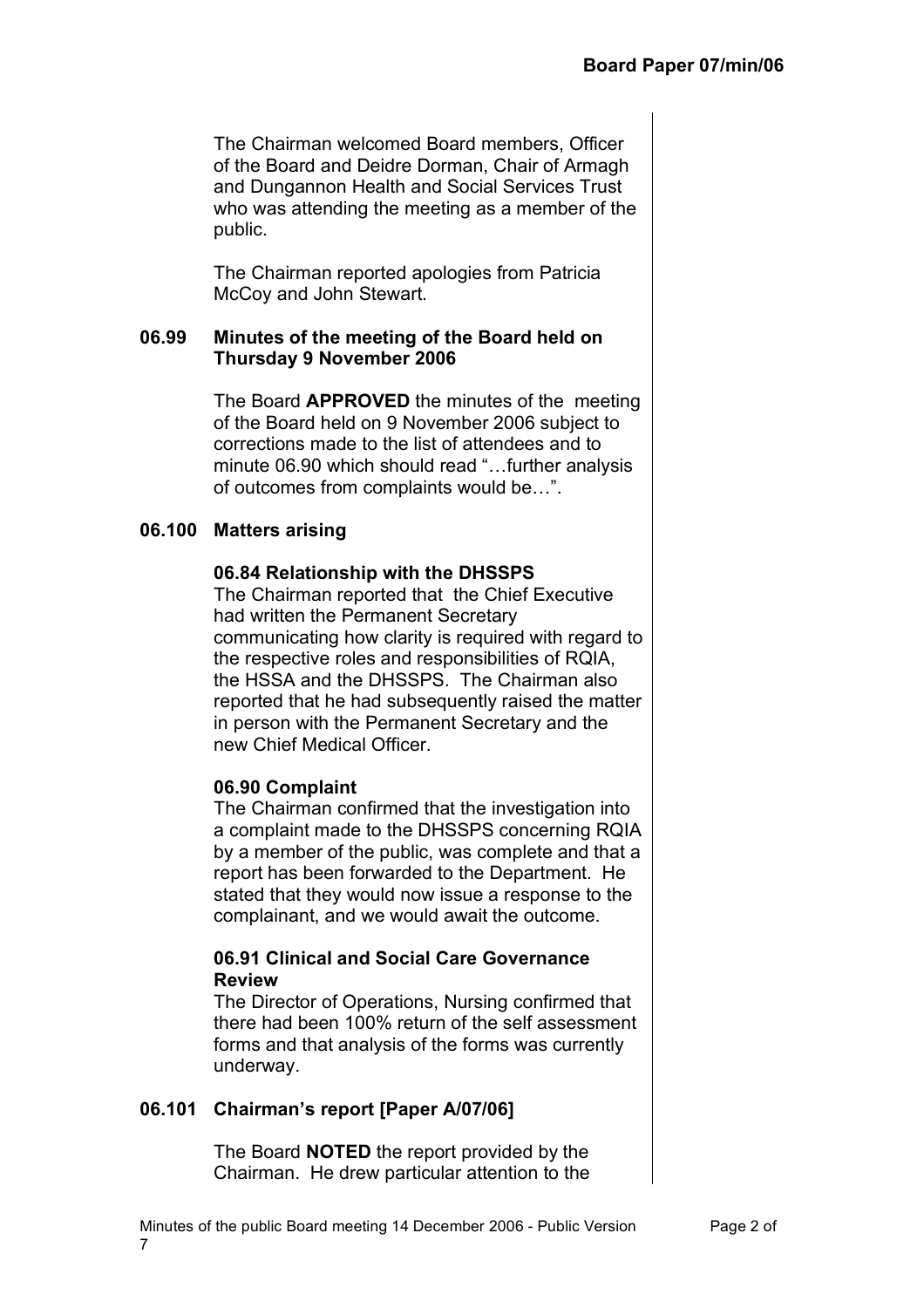launch of the formal link with the National Institute for Health and Clinical Excellence (NICE), and also the DHSSPS response to the Shipman reports 3, 4 and 5.

### **06.102 Chief Executive's Report [Paper B/07/06]**

The Chief Executive provided the Board with a presentation outlining the role and function of NICE, and the significance of the implementation of their guidelines in Northern Ireland.

Following a comment from a Board member the Chief Executive confirmed that the DHSSPS would not be reassessing the NICE guidance as part of the implementation process, but assessing their applicability within a Northern Ireland context.

She also confirmed that it was her belief that CREST and other clinical audit groups would merge with a focus on clinical audit.

NICE Guidance will have implications for the development of Service Frameworks, and the Board discussed what the Authority's role would be with regard to the commissioning of health and social care services by the HSSA and Local Commissioning Groups (LCGs). The Board **AGREED** that the Authority does have a role in monitoring and reviewing the quality of commissioning and this should be reconciled with the view held by the Chief Executive, Health and Social Services Authority (HSSA).

The publication of the Department's response to the Shipman Inquiry outlined significant changes in Primary Care, some of which require changes in legislation. In view of the implications for clinical and social care governance in the primary care environment, the Chief Executive stated that she had written to the Boards and Trusts indicating the potential for a secondment opportunity to drive forward this work.

The Chief Executive drew the Board's attention to the suspension of eyesight assessments by a domiciliary care agency.

Following a question from a Board member the Chief Executive confirmed that the building code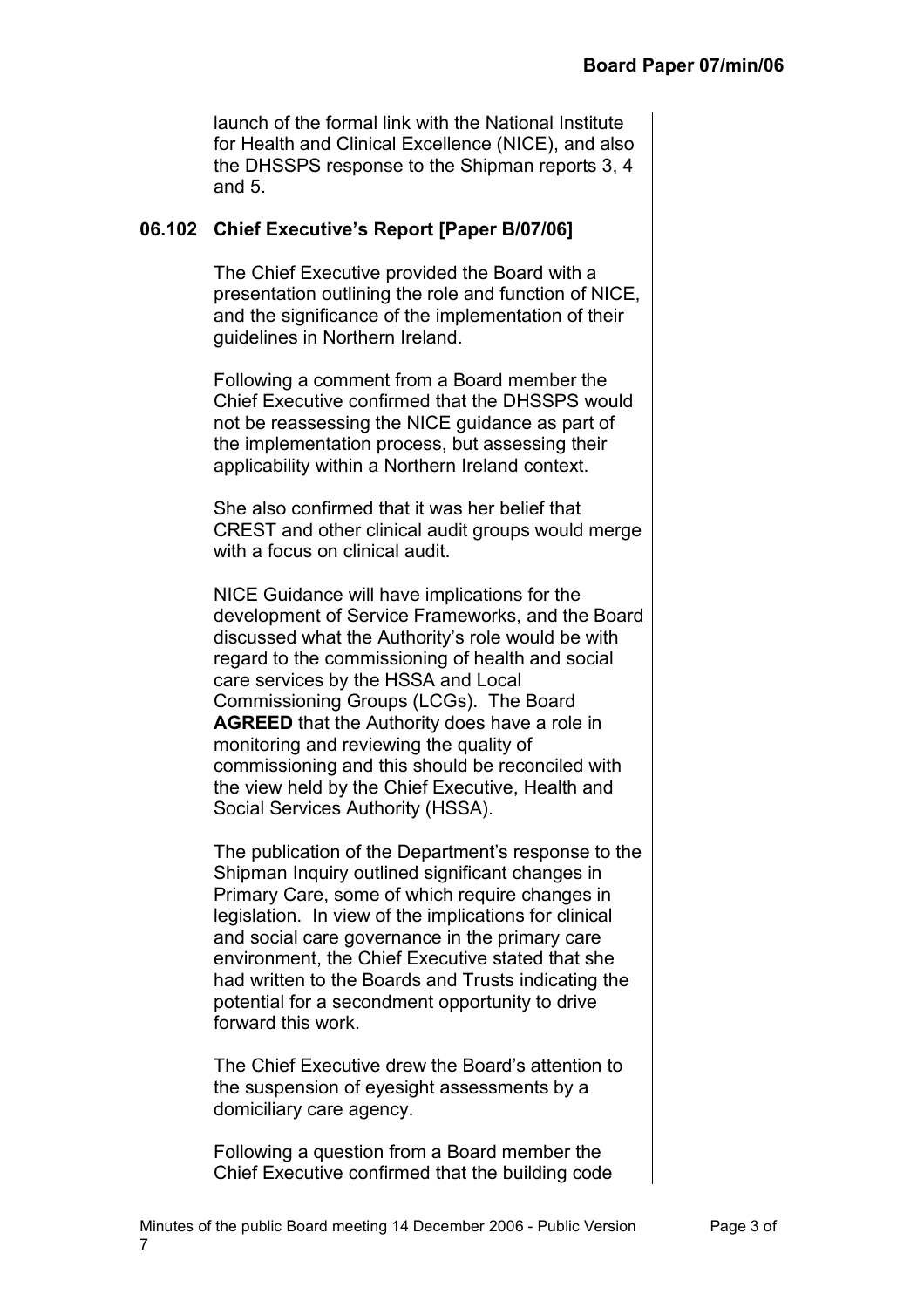| standards, which a high proportion of statutory<br>residential homes for older people had fallen below,<br>would not apply retrospectively to existing homes.                                                                                                                                                                                                                                       |                              |
|-----------------------------------------------------------------------------------------------------------------------------------------------------------------------------------------------------------------------------------------------------------------------------------------------------------------------------------------------------------------------------------------------------|------------------------------|
| Also following a question from a Board member the<br>Director of Operations, Social Services confirmed<br>that a report detailing key findings from the<br>stakeholder engagement will be brought to the<br>Board at their meeting on 8 February 2007.                                                                                                                                              |                              |
| The Director of Operations, Social Services also<br>confirmed that a proposal document from Queen's<br>University following their successful tender for the<br>User Involvement consultancy will be brought to the<br>Board for the noting.                                                                                                                                                         | Director of                  |
| The Board <b>NOTED</b> the progress report provided by<br>the Chief Executive.                                                                                                                                                                                                                                                                                                                      | Corporate<br><b>Services</b> |
| It was <b>AGREED</b> that in future progress reports that<br>absence management will be set in a financial<br>context e.g. salary costs of those absent, and the<br>costs for those in replacement posts.                                                                                                                                                                                           |                              |
| The Board <b>NOTED</b> the Financial Report [Paper<br>C/07/06]and APPROVED the revised revenue<br>budgets for 2006/2007 [Paper D/07/06] and the<br>capital expenditure proposals[Paper E/07/06]                                                                                                                                                                                                     |                              |
| 06.103 Audit Committee –verbal briefing by Chairman<br>of the Audit Committee                                                                                                                                                                                                                                                                                                                       |                              |
| The Chairman of the Audit Committee apologised<br>that he was not yet able to provide the Board with<br>minutes of the Audit Committee meeting on 7<br>December 2006. However, he provided the Board<br>with a verbal briefing.                                                                                                                                                                     |                              |
| He reported that there are three outstanding issues<br>with regard to the management statement and<br>financial memorandum. These are the method for<br>accounting for capital, £10,000 limitation on ICT<br>contracts, and delegated limits. He reported that<br>the External Auditor may provide support with<br>finalising the management statement and financial<br>memorandum with the DHSSPS. |                              |
| He reported that the contract for risk management<br>consultancy had been awarded to                                                                                                                                                                                                                                                                                                                |                              |

PriceWaterhouseCoopers and that the Authority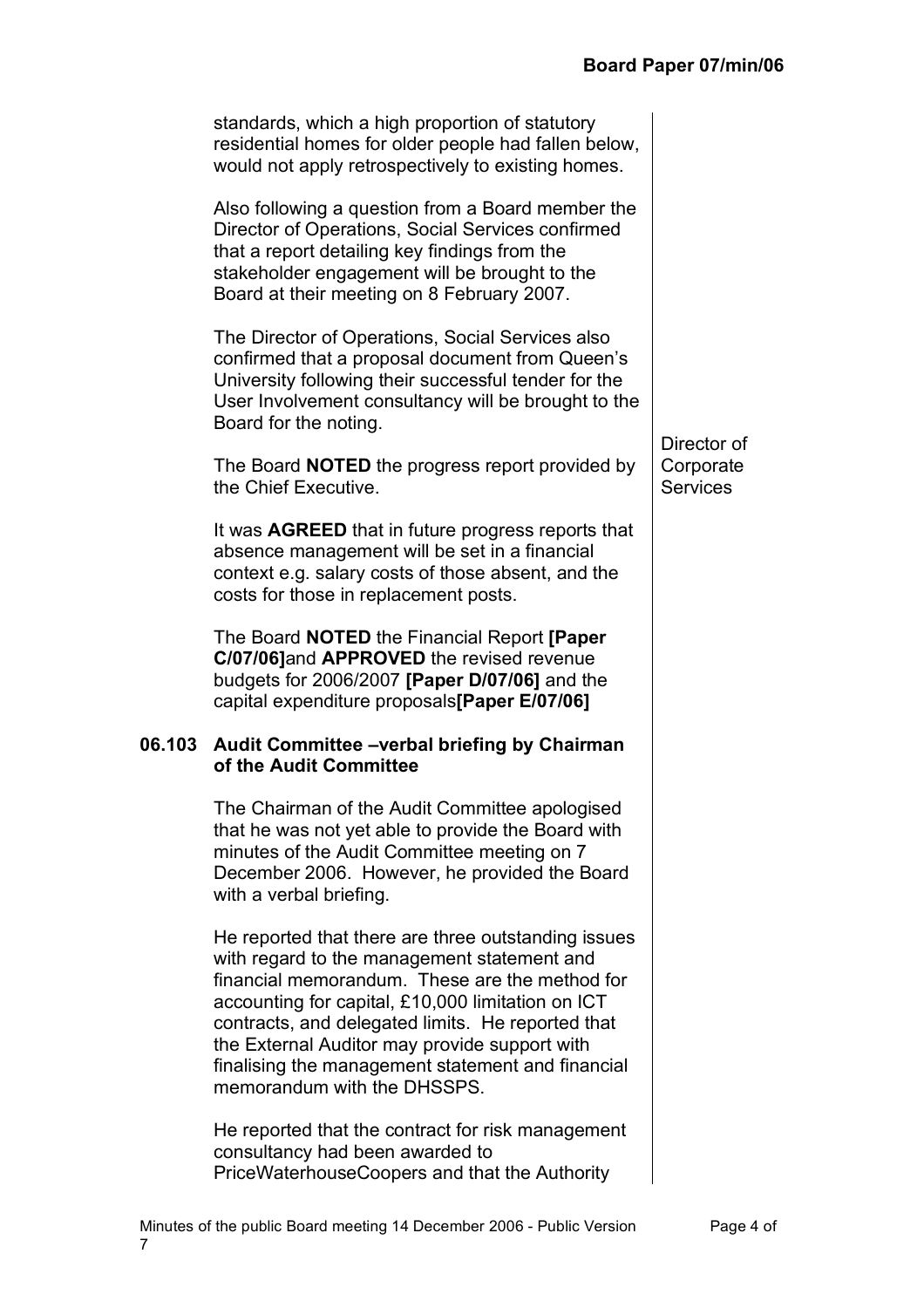should be in a good position when audited next year.

He reported that the internal audit will take place between January and April 2007 and also that the external audit timetable had been agreed.

The Chairman reported that he had attended the Best Practice for Audit Committees in Government conference organised by the National School of Government and that he had requested that committee members attend the Introduction to Audit Committee course in 2007. He expressed concern about the lack of professional financial expertise on the committee and stated that Audit Committee may request to employ such expertise if required.

Another Board member commented that another NDPB that they sit on receives voluntary advice if required and agreed to meet with the Chairman of the Audit Committee to discuss more fully.

The committee had reviewed the Action Plan arising from the 05/06 audit and noted that progress was satisfactory.

The Board **APPROVED** the draft policy **[Paper G/07/06]** on influencing policy by responding to consultation documents.

#### **06.104 Corporate Plan 2006 – 2009 [Paper H/07/06}**

The Board **APPROVED** the Corporate Plan for publication subject to some amendments to the biographies provided by the Board members.

## **06.105 Business Plan 2007/2008 [Paper I/07/06]**

The Board **AGREED** that the Business Plan as presented to the Board at this meeting could be used as a bidding document for submission to the DHSSPS.

The Board, however, **AGREED** that further discussion was required and that this should take place at a Board workshop, early in the New Year.

#### **06.106 Annual overall assessment of the HPSS in Northern Ireland [Paper J/07/06]**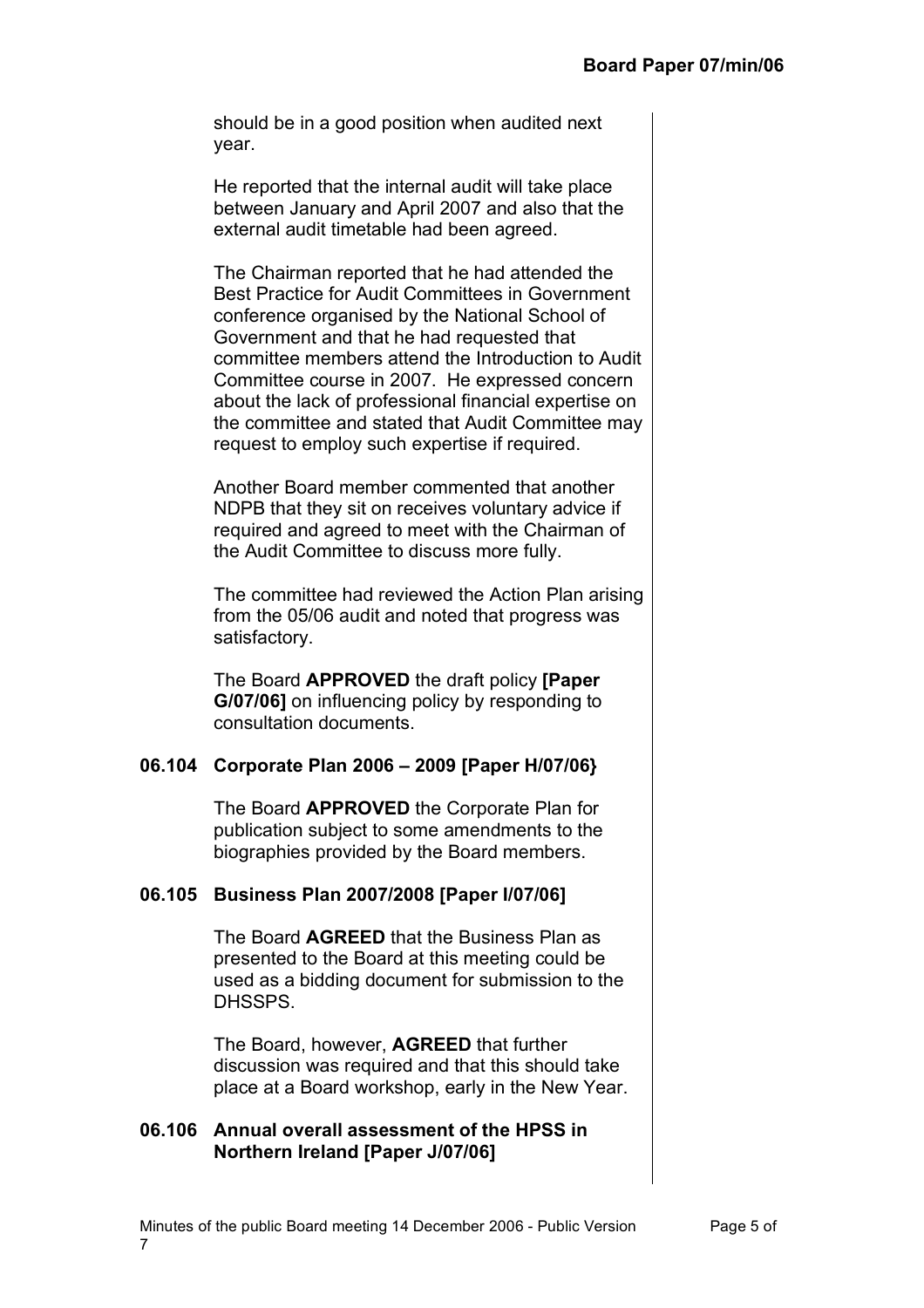Jim Jamison presented his paper on the annual overall assessment of the HPSS in Northern Ireland to the Board. The Chairman and other Board members thanked him for his work.

The Chairman reported that he felt it was important the Board come to consensus as to how the Authority deals with this area of its work and to determine what can be achieved in 2007/2008.

The Board discussed how the overall assessment needs to be balanced and ensure that the gaps between the acute and regulated sector are not missed.

A Board member also commented that it was important that in determining what the assessment should entail, to begin with the end in mind, in order to determine what inputs are required.

The Board also discussed the importance of the validation of information used in the assessment, not only created by the Authority but any other information which the Authority may rely upon.

The Director of Operations, Nursing stated that he felt it was important that the Executive Team have clarity as to what direction the Board would like to have in order to achieve the assessment and that currently the Executive Team lack this clarity.

It was **AGREED** that an in-depth discussion on the overall assessment of health and social care in Northern Ireland should take place at a workshop early in the New Year.

## **06.107 Executive pay awards [Paper M/07/06]**

The Board **NOTED** the Report from the Appointments and Remuneration Committee and **APPROVED** the recommendations that the Chief Executive and Director of Corporate Services should receive a **FULLY ACCEPTABLE** pay award for 2004/2005.

The Board also **APPROVED** the Committee's recommendations for the Senior Management Team for 2005/2006. These cannot be put in place until such time as the relevant Department Circular is issued.